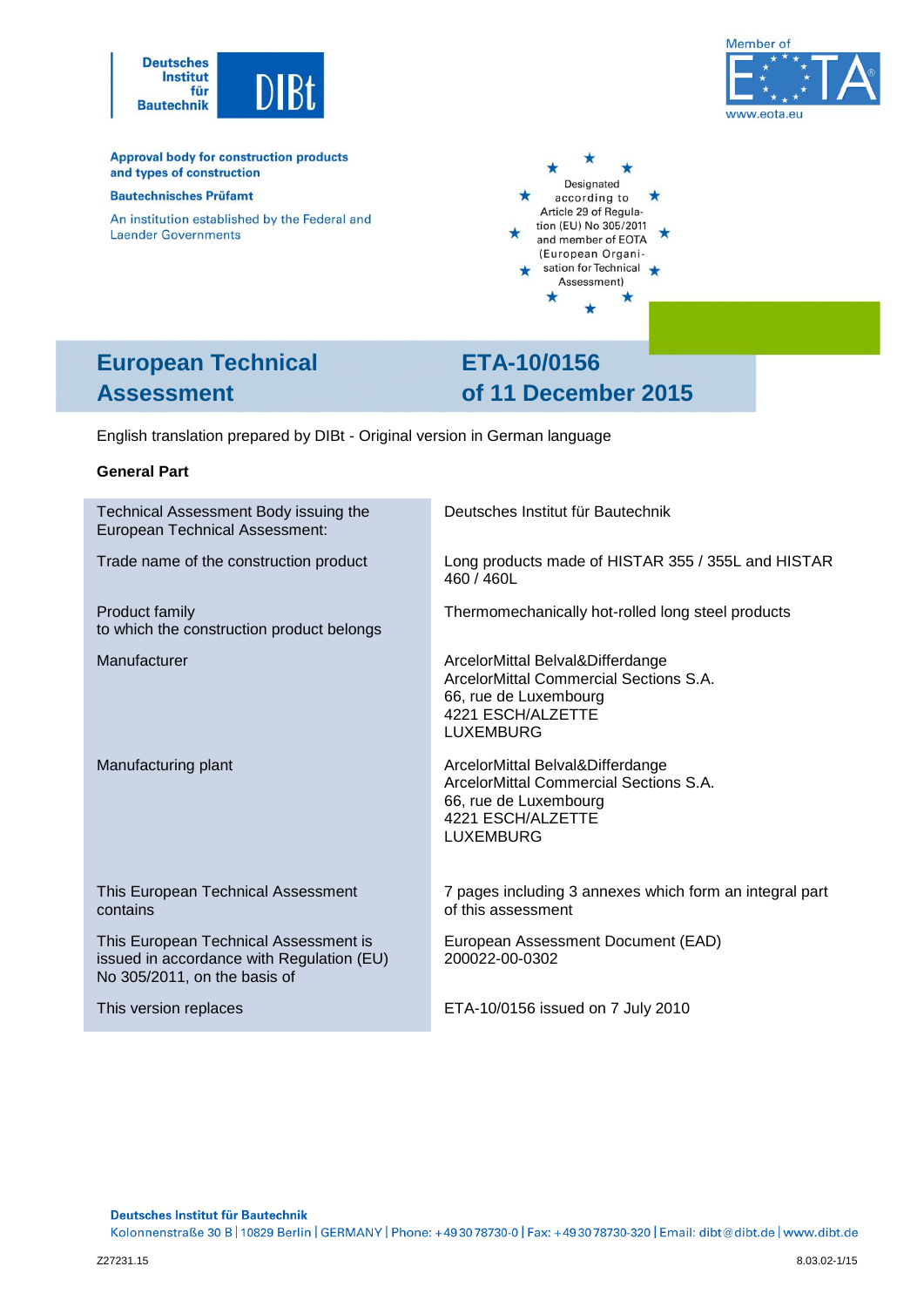

## **European Technical Assessment ETA-10/0156**

**Page 2 of 7 | 11 December 2015**

English translation prepared by DIBt

The European Technical Assessment is issued by the Technical Assessment Body in its official language. Translations of this European Technical Assessment in other languages shall fully correspond to the original issued document and shall be identified as such.

Communication of this European Technical Assessment, including transmission by electronic means, shall be in full. However, partial reproduction may only be made with the written consent of the issuing Technical Assessment Body. Any partial reproduction shall be identified as such.

This European Technical Assessment may be withdrawn by the issuing Technical Assessment Body, in particular pursuant to information by the Commission in accordance with Article 25(3) of Regulation (EU) No 305/2011.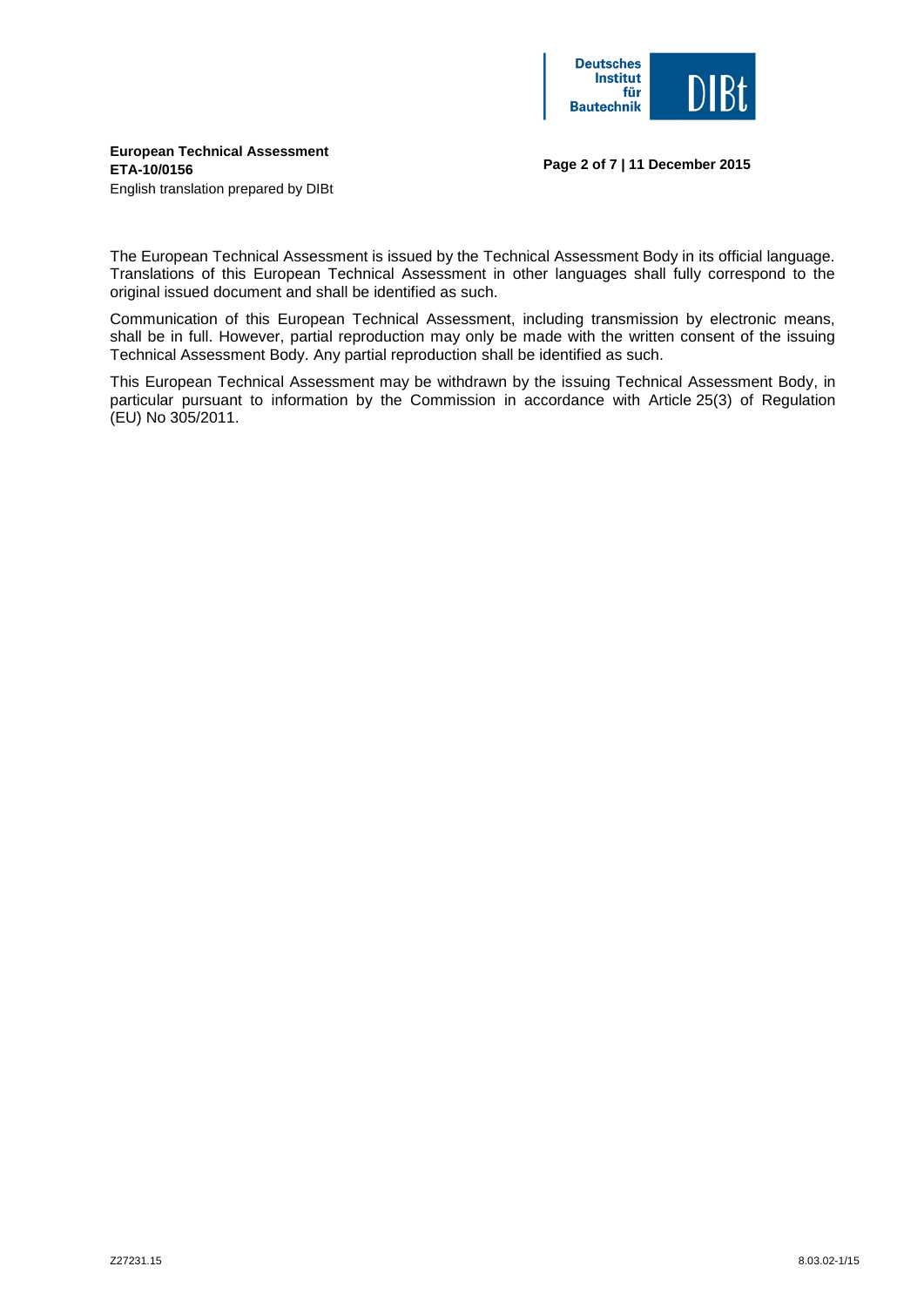

**Page 3 of 7 | 11 December 2015**

#### **Specific Part**

#### **1 Technical description of the product**

The products are uncoated thermo-mechanically hot-rolled long steel products (e.g. beams, channels) with a maximum flange thickness of 140 mm made of weldable fine grain structural steel (HISTAR).

The steel grades are comparable with the structural steel grades S355M/ML and S460M/ML according to EN 10025-4:2004. Due to the manufacturing process of special quenching and self-tempering (QST) the steel grades deviate from EN 10025-4:2004 with more severe requirements as follows:

- For thicknesses larger than 16 mm the minimum yield strengths  $R_{\text{eH}}$  and the ultimate strengths  $R_m$  are greater than those specified in EN 10025-4:2004 (see Annex 2).
- The chemical analysis differs from the analysis specified in EN 10025-4:2004. This results in a lower carbon equivalent value (CEV) than specified in EN 10025-4:2004 for S355M/ML and S460M/ML (see Annex 3).

#### **2 Specification of the intended use in accordance with the applicable European assessment Document**

The thermo-mechanically hot-rolled long steel products made of HISTAR are intended for use in welded, bolted or riveted structures.

The performances given in Section 3 are only valid if the thermo-mechanically hot-rolled long steel products are used in compliance with the specifications and conditions given in Annexes.

The verifications and assessment methods on which this European Technical Assessment is based lead to the assumption of a working life of the thermo-mechanically hot-rolled long steel products of at least 100 years provided that the conditions laid down in EN 1090- 2:2008+A1:2011 for the maintenance/repair are met. The indications given on the working life cannot be interpreted as a guarantee given by the producer, but are to be regarded only as a means for choosing the right products in relation to the expected economically reasonable working life of the works.

#### **3 Performance of the product and references to the methods used for its assessment**

## **3.1 Mechanical resistance and stability (BWR 1)**

| <b>Essential characteristic</b>                                 | <b>Performance</b>      |
|-----------------------------------------------------------------|-------------------------|
| Chemical composition                                            | see Annex 3 Table 5     |
| Yield strength                                                  | see Annex 1 Table 1     |
| Tensile strength                                                | see Annex 1 Table 1     |
| Elongation at fracture                                          | see Annex 1 Table 1     |
| Impact toughness value                                          | see Annex 1 Table 3     |
| Weldability                                                     | see Annex 3 Table 5     |
| Load bearing capacity of filled welds                           | no performance assessed |
| Improved deformation properties perpendicular to the<br>surface | no performance assessed |
| Formability                                                     | no performance assessed |
| Suitability for hot-dip zinc-coating                            | no performance assessed |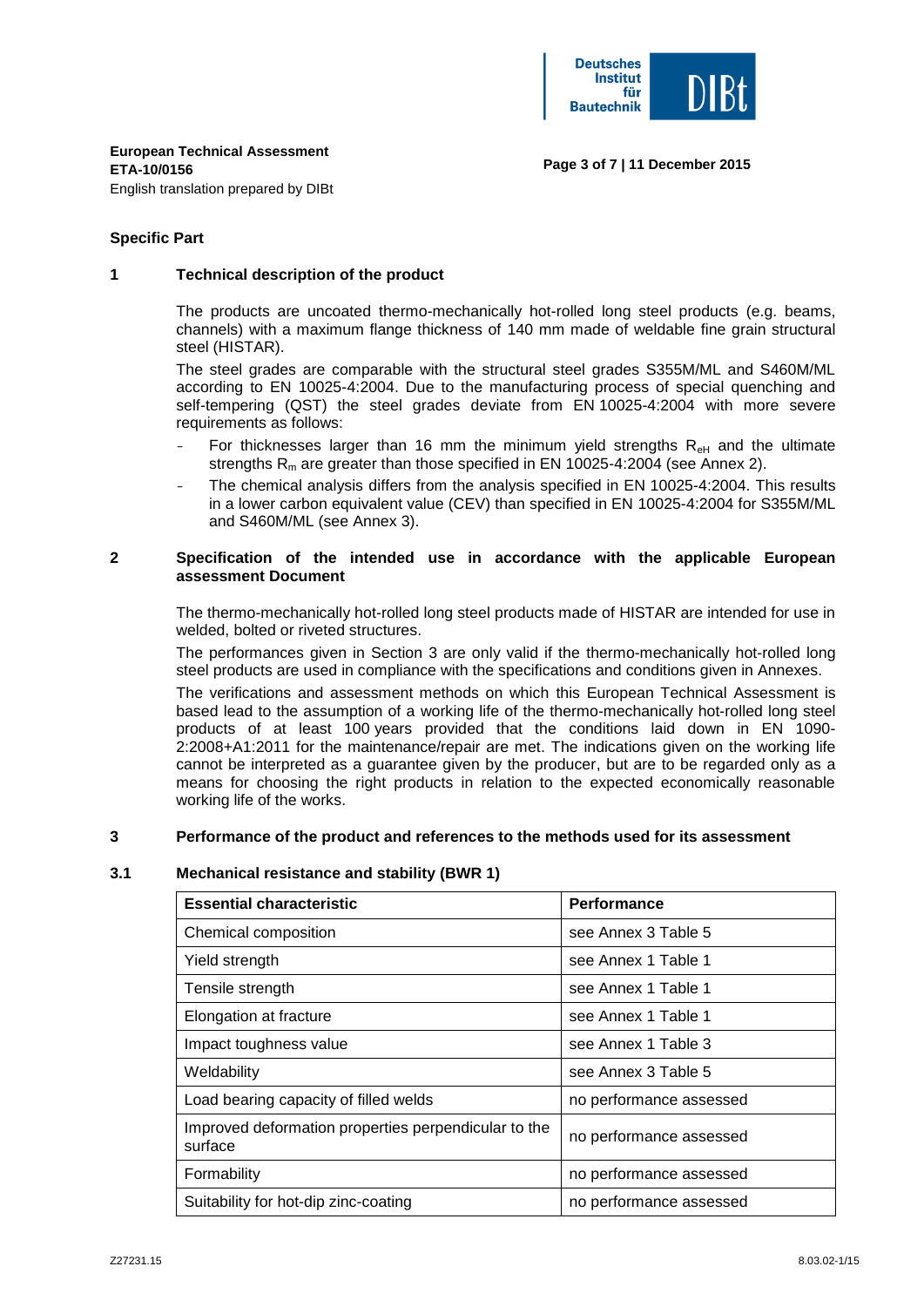

## **European Technical Assessment**

#### **ETA-10/0156**

## **Page 4 of 7 | 11 December 2015**

English translation prepared by DIBt

| <b>Essential characteristic</b>                         | <b>Performance</b>      |  |  |  |  |  |
|---------------------------------------------------------|-------------------------|--|--|--|--|--|
| Surface properties                                      | no performance assessed |  |  |  |  |  |
| Internal soundness                                      | no performance assessed |  |  |  |  |  |
| Dimensions, tolerances on dimensions and shape,<br>mass | no performance assessed |  |  |  |  |  |

## **3.2 Safety in case of fire (BWR 2)**

| <b>Essential characteristic</b> | <b>Performance</b> |                         |  |  |  |  |
|---------------------------------|--------------------|-------------------------|--|--|--|--|
| Reaction to fire                |                    | no performance assessed |  |  |  |  |

## **3.3 Hygiene, health and the environment (BWR 3)**

| <b>Essential characteristic</b>                             | <b>Performance</b>      |  |  |  |  |
|-------------------------------------------------------------|-------------------------|--|--|--|--|
| Content, emission and/or release of dangerous<br>substances | no performance assessed |  |  |  |  |

## **3.4 Sustainable use of natural resources (BWR 7)**

| l Essential characteristic | <b>Performance</b>      |
|----------------------------|-------------------------|
| ∪ Durability               | no performance assessed |

## **4 Assessment and verification of constancy of performance (AVCP) system applied, with reference to its legal base**

According to EAD No. 200022-0302, the applicable European legal act is: 1998/214/EC, amended by 2001/596/EC.

The system(s) to be applied is (are): **2+**

#### **5 Technical details necessary for the implementation of the AVCP system, as provided for in the applicable EAD**

Technical details necessary for the implementation of the AVCP system are laid down in the control plan deposited at Deutsches Institut für Bautechnik.

Issued in Berlin on 11 December 2015 by Deutsches Institut für Bautechnik

Uwe Bender **beglaubigt:** Head of Department Hahn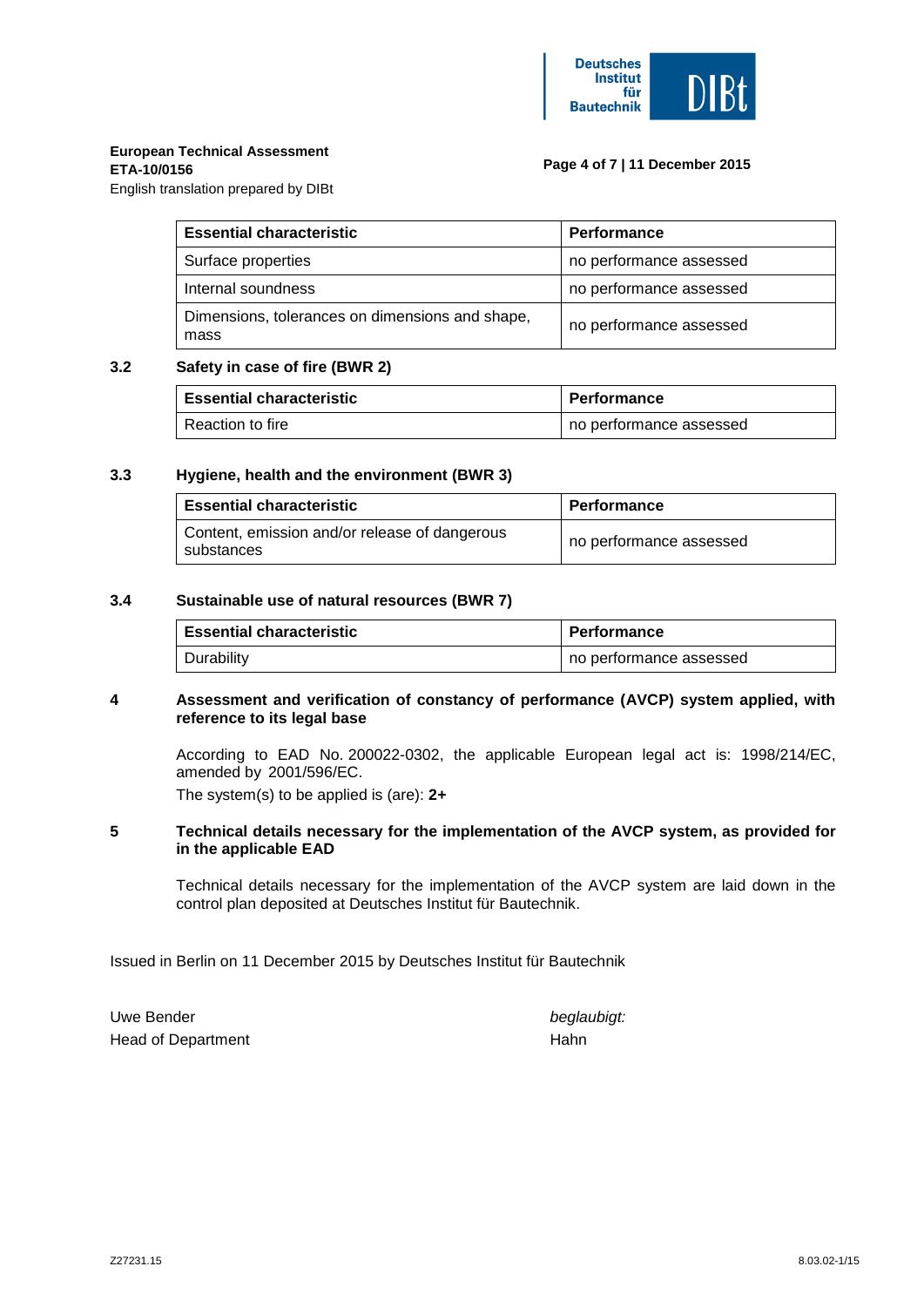

#### **Table 1** – Mechanical properties of the long steel products at ambient temperature

|             | Mechanical properties      |                                                  |                                    |                                                                       |  |  |  |  |  |
|-------------|----------------------------|--------------------------------------------------|------------------------------------|-----------------------------------------------------------------------|--|--|--|--|--|
| Steel grade | Nominal thickness<br>[mm]  | Upper yield strength<br>$R_{\text{eH}}$<br>[MPa] | Tensile strength<br>$R_m$<br>[MPa] | Elongation at fracture<br>L <sub>0</sub> = 5,65 • $\sqrt{s_0}$<br>[%] |  |  |  |  |  |
| HISTAR 355  | $\leq 140$                 | 355                                              | 470 to 630                         | 22                                                                    |  |  |  |  |  |
|             | $\leq 100$                 | 460                                              |                                    | 17                                                                    |  |  |  |  |  |
| HISTAR 460  | $100 < t \le 140$          | 450                                              | 540 to 720                         |                                                                       |  |  |  |  |  |
| HISTAR 355L | $\leq 125$                 | 355                                              | 470 to 630                         | 22                                                                    |  |  |  |  |  |
| HISTAR 460L | ≤ 100<br>$100 < t \le 125$ | 460                                              | 540 to 720                         | 17                                                                    |  |  |  |  |  |
|             |                            | 450                                              |                                    |                                                                       |  |  |  |  |  |

#### **Table 2** – Characteristic values for design

| Steel grade | Nominal thickness<br>[mm] | Characteristic yield strength<br>Iγ,k<br>[MPa] | Characteristic tensile strength<br>T <sub>u,k</sub><br>[MPa] |  |  |  |
|-------------|---------------------------|------------------------------------------------|--------------------------------------------------------------|--|--|--|
| HISTAR 355  | $\leq 140$                | 355                                            | 470                                                          |  |  |  |
| HISTAR 460  | $\leq 100$                | 460                                            | 540                                                          |  |  |  |
|             | $100 < t \le 140$         | 450                                            |                                                              |  |  |  |
| HISTAR 355L | $\leq 125$                | 355                                            | 470                                                          |  |  |  |
| HISTAR 460L | ≤ 100                     | 460                                            | 540                                                          |  |  |  |
|             | $100 < t \le 125$         | 450                                            |                                                              |  |  |  |

Unless not otherwise specified in this European technical approval and the Annexes referred to, the rules for the comparable steel grades according to Table 1 given in EN 1993 and EN 1994 are used for the design. The steel grades HISTAR 355, HISTAR 460, HISTAR 355L and HISTAR 460L of this ETA are in this order comparable to the steel grades S355M, S460M, S355ML and S460ML according to EN 10025-4:2004.

#### **Table 3** – Minimum value of impact energy for longitudinal specimen

|             | Minimum value of impact energy [J] at test temperature [C°] |     |       |       |  |  |  |  |  |
|-------------|-------------------------------------------------------------|-----|-------|-------|--|--|--|--|--|
| Steel grade | -50                                                         | -40 | $-30$ | $-20$ |  |  |  |  |  |
| HISTAR 355  | $- - -$                                                     | --- | ---   | 40    |  |  |  |  |  |
| HISTAR 460  |                                                             |     |       |       |  |  |  |  |  |
| HISTAR 355L | 27                                                          | 31  |       |       |  |  |  |  |  |
| HISTAR 460L |                                                             |     | 40    | 47    |  |  |  |  |  |

Mechanical properties of the long steel products at ambient temperature Characteristic values for design Minimum value of impact energy for longitudinal specimen

Annex 1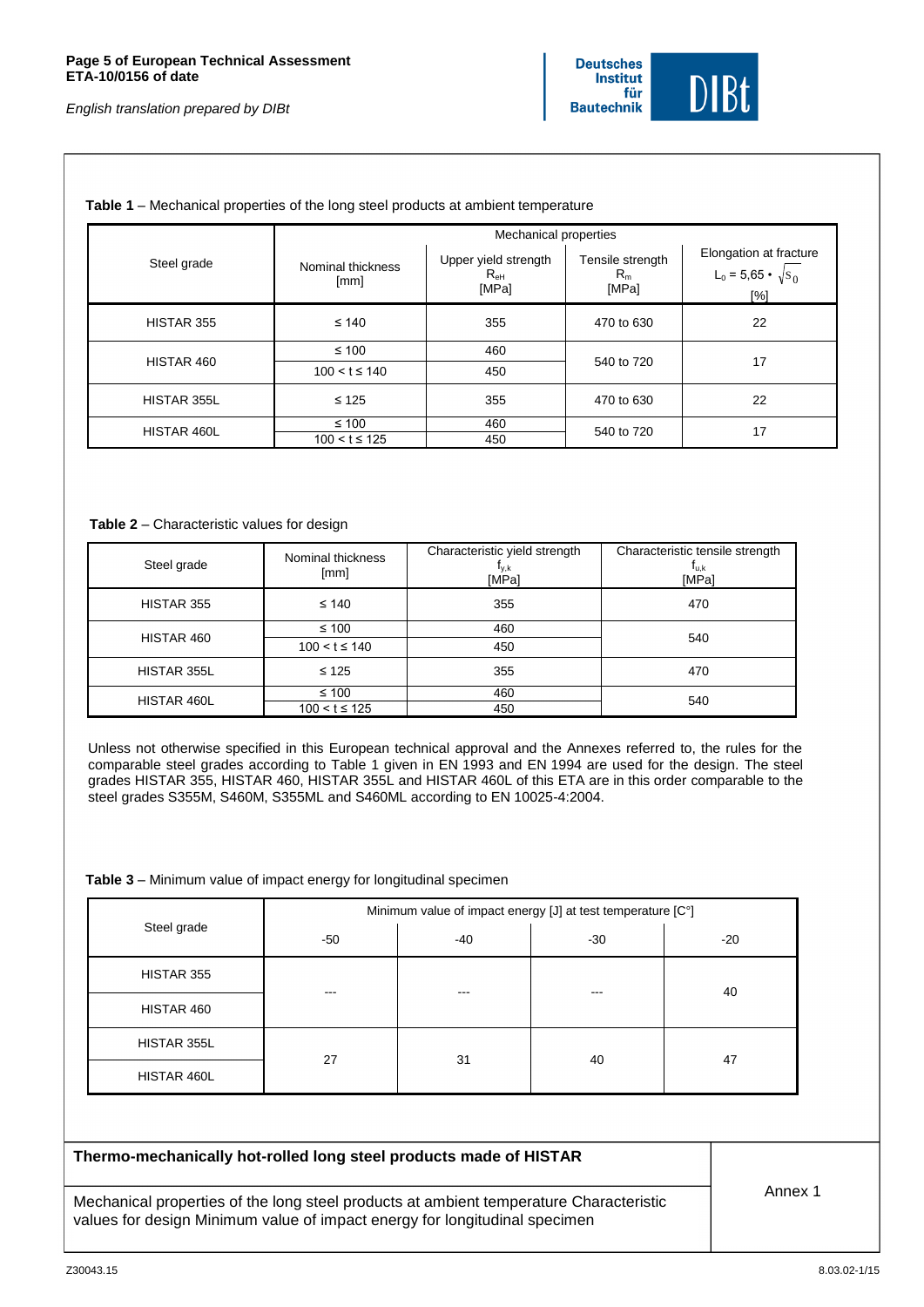*English translation prepared by DIBt*



#### **Additional rules for the design of welded connections**

Deviating from EN 1993-1-8:2005+AC:2009, clause 4.5.3 the following correlation factors shall be used for the design of fillet welds:

**Table 4** – Correlation factor  $\beta_w$ 

| Steel grade            | correlation factor $\beta w$ for<br>fillet welds |  |  |  |  |  |  |
|------------------------|--------------------------------------------------|--|--|--|--|--|--|
| <b>HISTAR 355/355L</b> | 0,85                                             |  |  |  |  |  |  |
| <b>HISTAR 460/460L</b> | 0,80                                             |  |  |  |  |  |  |

#### **Additional rules for the execution of welded connections**

The cooling-off time from 800 °C to 500 °C should be ≤ 25 s. Otherwise the producer of the HISTAR products or an expert should be asked for advice.

Due to the low carbon equivalent value (CEV) a preheating of the welding area is not necessary as long as the temperature of the components is at least 0°C at the beginning of the welding process and the welding area is shielded from to fast cooling.

If for fillet welds made of steel HISTAR 460 or 460L the preheating temperature is > 100°C or the heat input is > 18kJ/cm it has to be verified that the hardness of the weld deposit is at least 210HV10.

Otherwise the correlation factor of EN 1993-1-8:2005+AC:2009, clause 4.5.3 shall be used.

**Thermo-mechanically hot-rolled long steel products made of HISTAR**

Additional rules for design and execution Annex 2